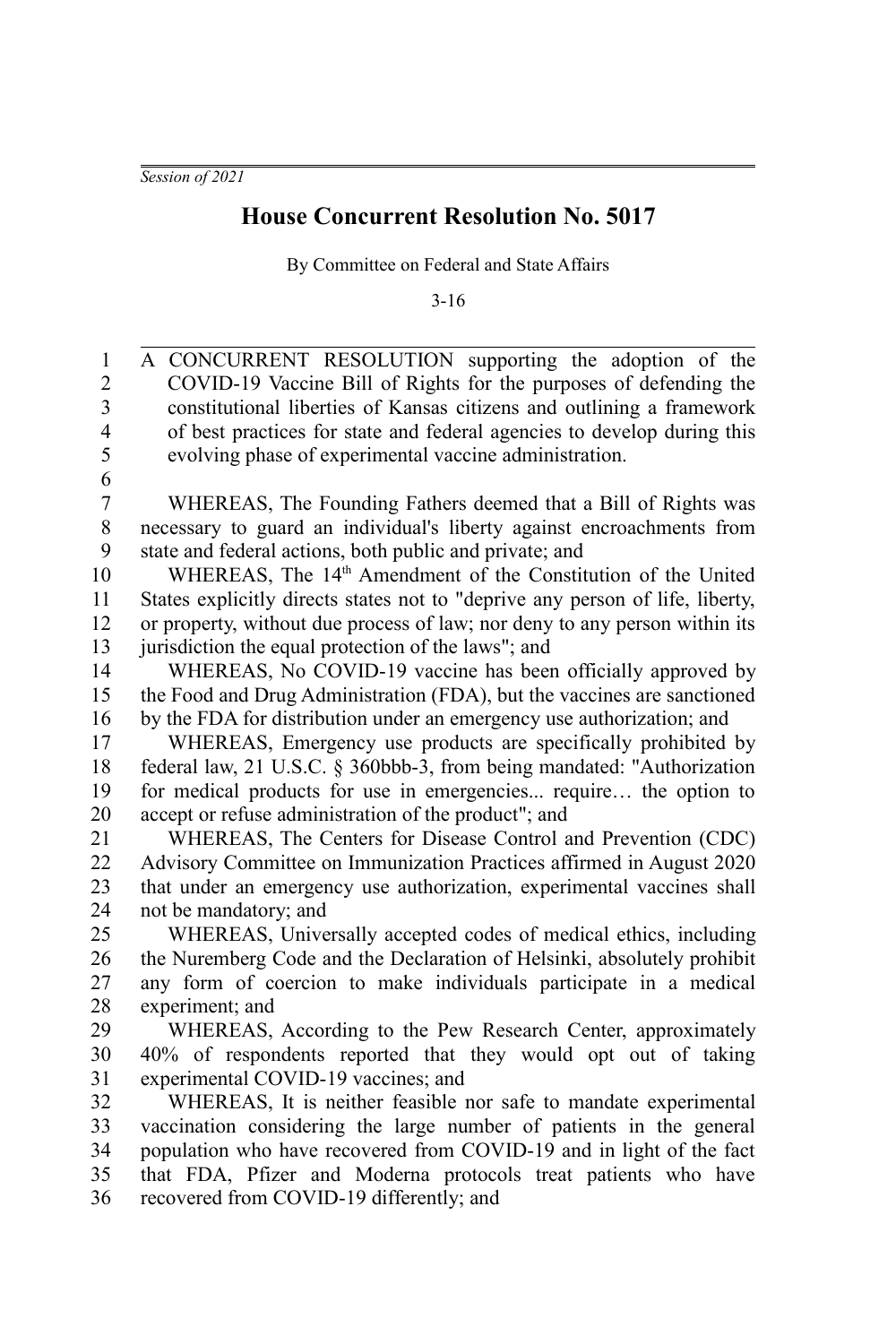WHEREAS, Public and private entities are considering mandating experimental vaccinations so citizens may enjoy participating in certain public activities and functions of daily American life, including employment, in-person school attendance, public transportation and concert performances; and 1 2 3 4 5

WHEREAS, "Vaccine passports," "digital health IDs" and such other required documentations pose substantial risks to personal privacy and equal treatment before the law for all Kansans and United States citizens; and 6 7 8  $\mathbf Q$ 

WHEREAS, According to guidelines established by the CDC's Advisory Committee on Immunization Practices, administration of experimental COVID-19 vaccines does not provide adequate protections for average Americans who are rightly concerned about potential health hazards associated with the inoculations; and 10 11 12 13 14

WHEREAS, The public is entitled to receive from their public health officials unbiased, transparent and easily accessible medical information related to all vaccines; and 15 16 17

WHEREAS, The emergency powers assumed by the chief executives of certain states, as well as municipal leaders, violated certain unalienable rights guaranteed under the Constitution of the United States and the Bill of Rights and, therefore, deserve redress; and 18 19 20 21

WHEREAS, While these legitimate grievances are pursued by the courts of various states, state lawmakers must enshrine certain rights against encroachment by decrees that are not medically or scientifically indicated, such as vaccine mandates, in order to ensure the continuity of our unalienable rights; and 22 23 24 25 26

WHEREAS, A COVID-19 Vaccine Bill of Rights, memorialized by this resolution to address COVID-19 vaccine mandates, provides an example for adoption by legislative bodies across the United States, for recognition and upholding by all state attorney generals; and 27 28 29 30

WHEREAS, The major principles of the COVID-19 Vaccine Bill of Rights shall include a minimum of four of the following six provisions: 31 32

- 1. No person shall be mandated, coerced, forced or pressured to take an experimental or "investigational" medication. 33 34
- 2. No physician or nurse shall be asked by an employer to promote a COVID-19 vaccine. 35 36
- 3. All persons shall determine what is in their own best medical interests without threat to their livelihood or freedom of movement at all times. 37 38 39

4. All persons shall be given access to independent information that will help them determine what is in their own best medical interests. This shall include information regarding the risk of death from contracting COVID-19 alone, based on age or medical condition. This 40 41 42 43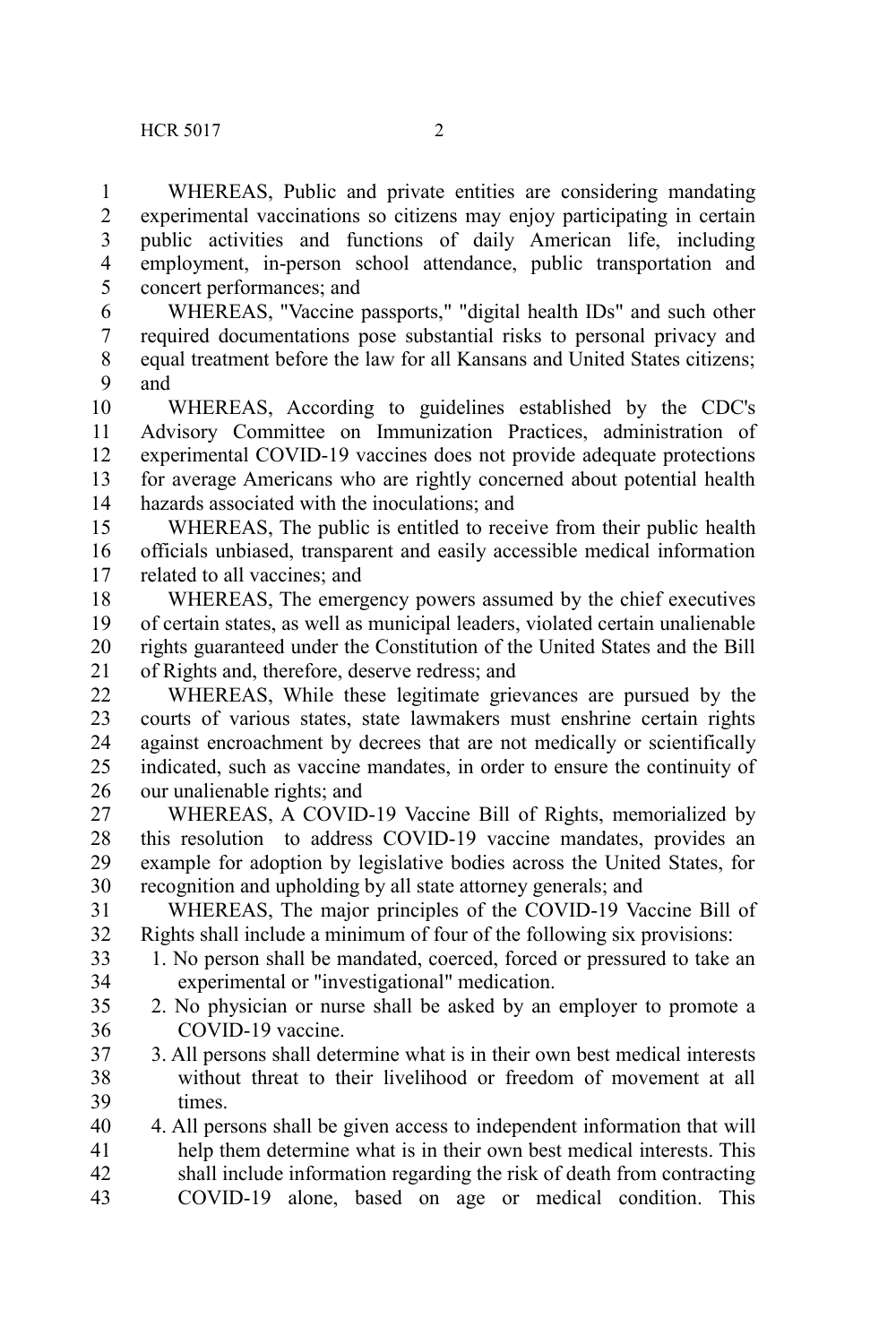information shall be from independent sources that bear no conflict of interest, unlike pharmaceutical companies and governmental or quasi-governmental institutions, which have inherent conflicts of interest. Such information shall be included but shall not be the sole source of information.

> 5. Frail and elderly persons shall be entitled to a knowledgeable, independent advocate with medical training to help them determine such person's own best medical interests.

6. Private businesses operating within their jurisdictions shall not require any person to take medication or experimental medication; and 9 10 11

WHEREAS, The technical guidance for employers released by the U.S. Equal Employment Opportunity Commission in December 2020 should not be construed in a way by employers that would undermine an employee's constitutional rights; and 12 13 14 15

WHEREAS, State legislative bodies must practice oversight of federal assistance, consistent with their powers; and 16 17

WHEREAS, Once the COVID-19 Bill of Rights is adopted, out-ofstate commercial vendors, including Ticketmaster, would not require venue operators and organizers to mandate the presentation of proof of vaccination from concertgoers and other paying customers before freely entering a venue on private or public property; and 18 19 20 21 22

WHEREAS, Once the COVID-19 Bill of Rights is adopted, vaccinations for K-12 students and teachers would not be required without applying certain clear and consistent exemptions, among them medical and conscience clauses, otherwise, a board of education shall run the risk of forfeiting its authority for such a mandate. Notwithstanding a board of education's mandate to vaccinate their populations, legislators shall not consider it a factor in K-12 education funding; and 23 24 25 26 27 28 29

WHEREAS, Once the COVID-19 Bill of Rights is adopted, interstate carriers such as airlines and all forms of public transit calling for socalled "vaccine passports," as a condition of entry, would not be allowed to operate with state licensure and waivers. Furthermore, the Kansas legislature calls on federal entities such as the Federal Aviation Administration to issue new rules that shall prohibit COVID-19 vaccine mandates for all carrier crews and customers: Now, therefore, 30 31 32 33 34 35 36

*Be it resolved by the House of Representatives of the State of Kansas, the Senate concurring therein:* That the Kansas legislature memorializes the COVID-19 Vaccine Bill of Rights for the purposes of defending the constitutional liberties of Kansas citizens and outlining a framework of best practices for state and federal agencies to develop during this evolving phase of experimental vaccine administration; and 37 38 39 40 41 42

*Be it further resolved:* That the Secretary of State shall send enrolled 43